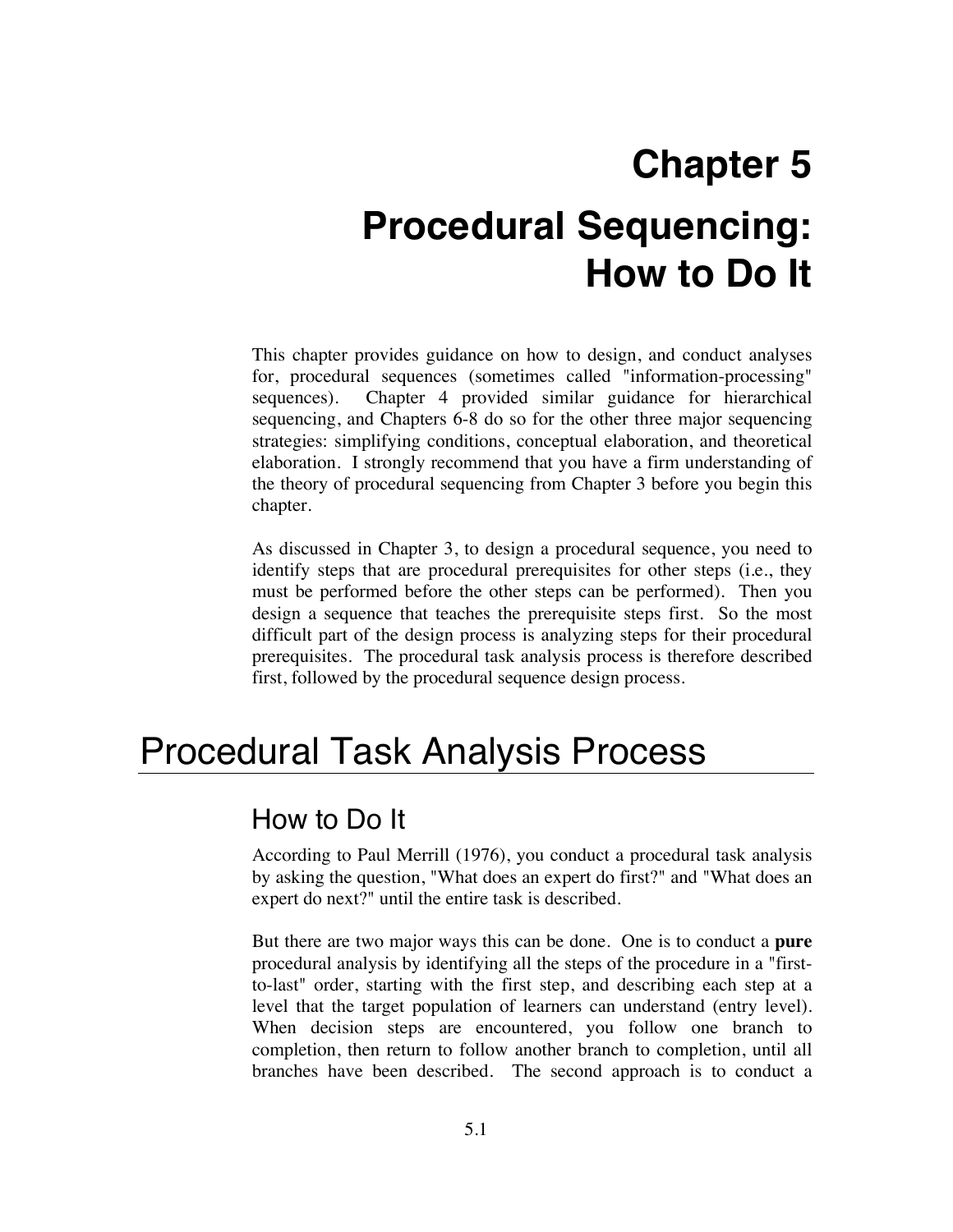**combination** procedural and hierarchical analysis by identifying the steps in a "top-down" manner— identifying the major steps first, then breaking each step into substeps, each substep into sub-substeps, and so forth until you reach entry level. This approach is based largely on the Extended Task Analysis Procedure (Reigeluth & Merrill, 1984).

The top-down approach is generally preferred for large tasks because it offers a more holistic view of the task and thereby reduces the chances of leaving out any important parts (branches) of the procedure. For small procedures, the first-to-last approach is generally preferred because it is quicker.

The following guidance uses the combination (top-down) approach. In the next section, two examples of this guidance process are provided, followed by examples of the resulting task descriptions. You may want to refer to these as you read through this guidance.

**1. Prepare.** Prepare for analysis. (This is the same as for hierarchical analysis.)

- 1.1 Establish rapport with a SME.
- 1.2 Identify the characteristics of the task in general, so you will gain a general understanding of the task.
- 1.3 Identify the characteristics of the learners in general.
- 1.4 Identify the delivery constraints of the task in general.

**2. Identify steps.** Select a procedural task that the learner needs or wants to learn, and help the SME describe a small number of steps for doing a complete performance of the task.

**2.1 List and order the steps.** Help the SME to break down the task into steps (or the step into substeps). This entails thinking of and listing the major steps for performing the task (or substeps for performing the step), and arranging them in the optimal order of performance.

- This primarily entails breaking the *action* involved in the step down into more precise, detailed, and/or specific actions and/or decision criteria. State each action or decision in the form of a step, using an active verb. This is basically the rule-analysis portion of a hierarchical task analysis (see pp. 4.2 - 4.3).
- Usually, about 3-9 steps are good. If you have more than about nine steps, then try collapsing some of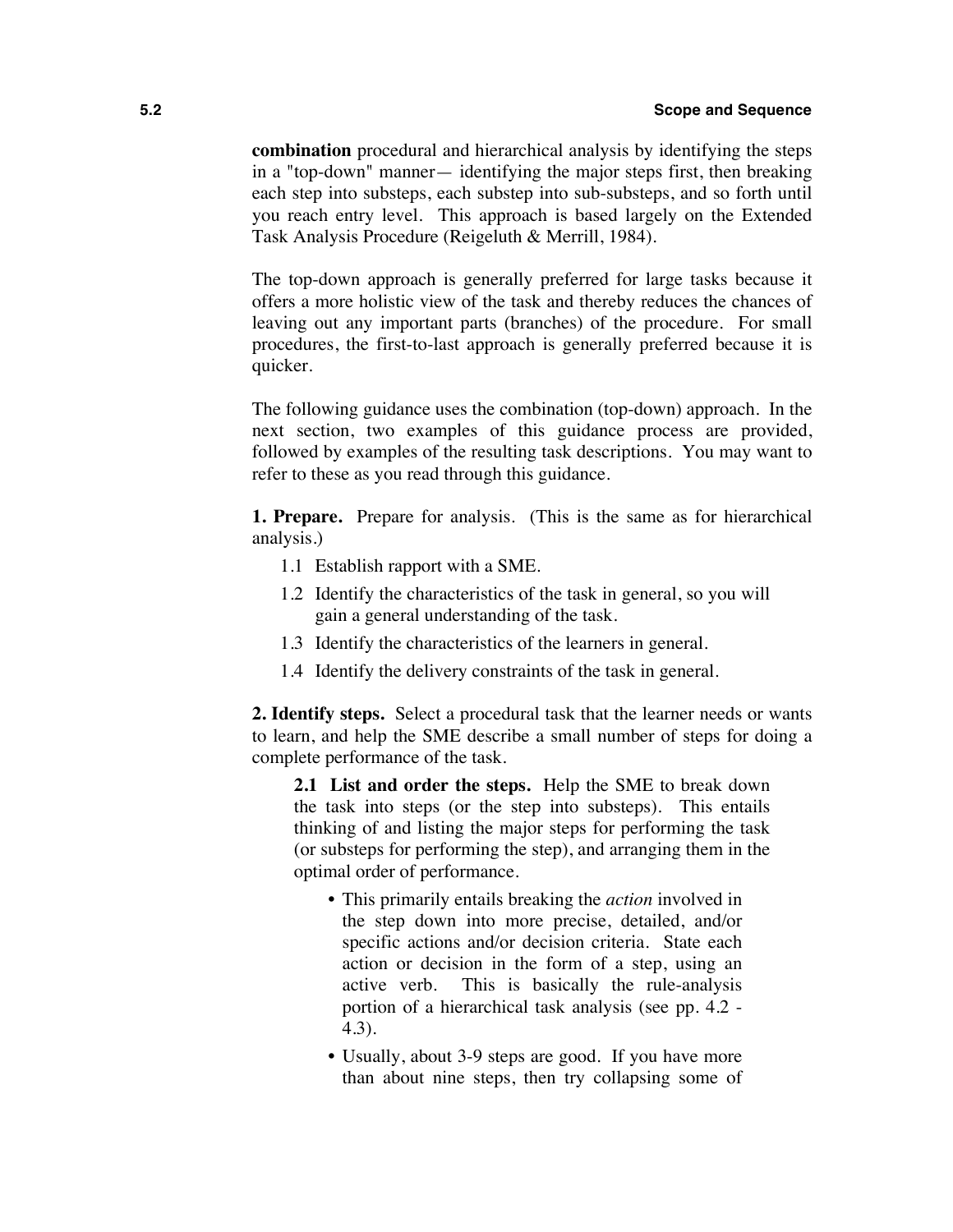them into a more general step. If you have less than about 3, try expanding at least one into several more detailed steps.

- As you get to more detailed levels in your breakdown of steps, it is often helpful to have the SME actually perform the task (or a part of the task) and "think aloud" during the process so you can "see" the unobservable, mental steps. Such observation is even more useful in the pure (first-tolast) approach to procedural task analysis.
- In many cases, the order of performance of some steps does not matter at all, while in other cases it matters a lot. In cases where it doesn't matter at all, it is usually still helpful to pick a typical order that an expert uses, and use that order in your sequence. (But it is also helpful at some point in the instruction to let the learners know when the order is arbitrary.)
- If the task can be done in quite different ways (each of which represents a different branch of the procedure), ask the SME to have a "typical" way in mind when describing the steps for you.

**2.2 Identify any other ways.** Ask the SME to review the steps to determine whether there are other ways the task should be done, depending on conditions. If there are, then identify branches based on the alternate steps, and identify decision steps based on the conditions.

- Be careful not to describe performances that represent personal preferences or ideosyncracies of the SME. Identify only generally accepted ways.
- When there is more than one way to do the step, for a single situation, it is usually best to describe only the one best way of doing it, because teaching several ways often results in none of them being learned well, and it is more time-consuming. If the best way varies from situation to situation, then you need a decision step and a branch for each best way (see step 2.3 below).
- Make sure that at least two branches result from each decision step.

**2.3 Check the steps.** Ask the SME to review the steps to ensure the presence of all steps, including decision steps and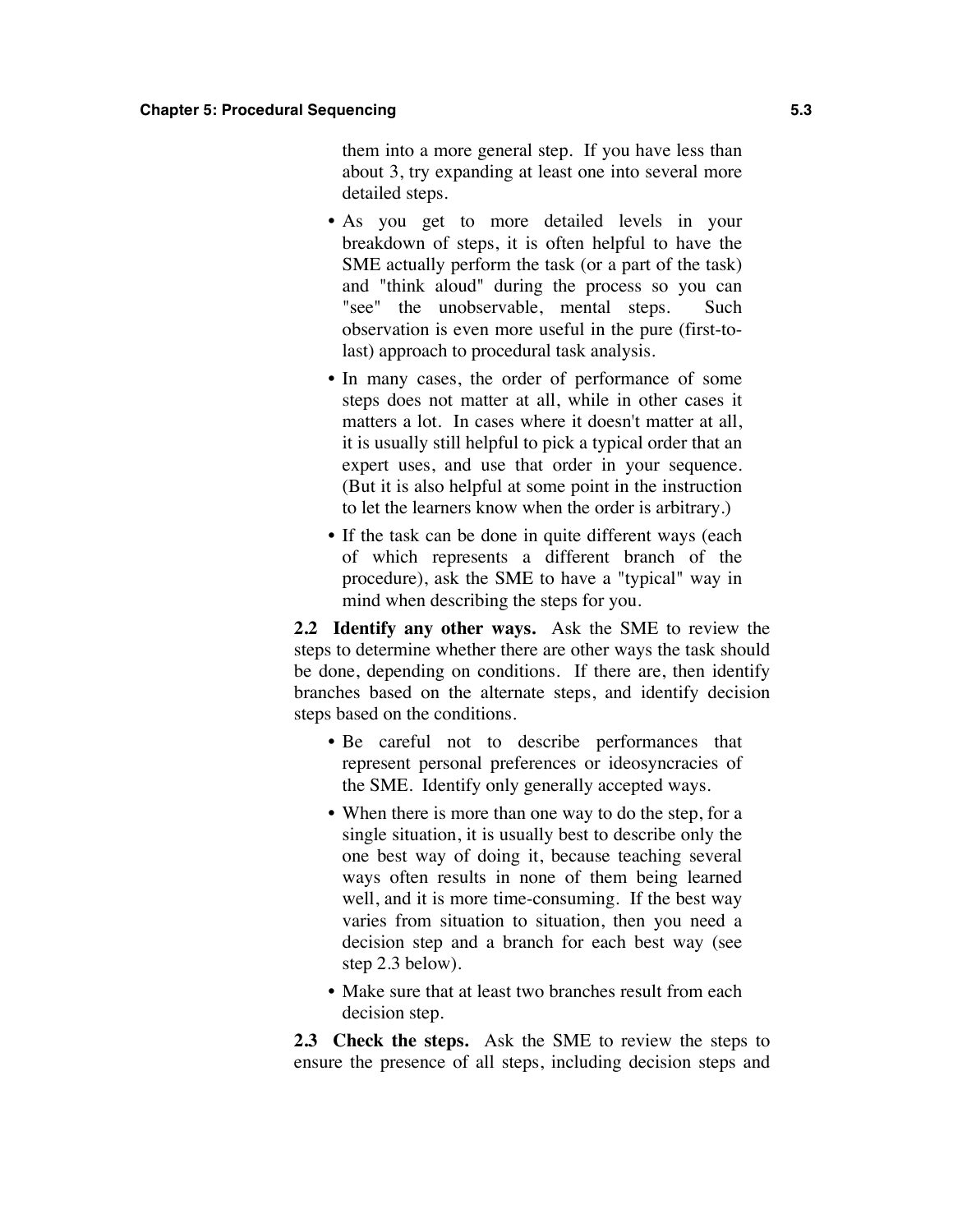branches, that are appropriate for this level of description, and to ensure that all steps are in the optimal order of performance.

**2.4 Check level of description.** Make sure that all steps are stated at approximately the same level of description.

**3. Conduct any further analysis.** For each step you have just identified, decide whether or not the action is at entry level for the lowest-ability learner in your target population of learners. If it is not at entry level, then recycle to Step 2 to further break it down.

- Assume that all necessary facts and concepts have been learned already. Just look at the action in each step.
- Take into account whether or not there will be a job aid available to the performer on the job.
- You may find it better to wait until you have done this step for all the steps you identified in Step 2, before recycling to Step 2 to further analyze any of them.
- Keep recycling through Steps 2 and 3 until all steps in the procedure have been broken down to entry level.

**4. Describe task.** Prepare a complete description of the task at entry level of description.

- This could take the form of a flowchart (see Figure 5.1 below), or it could take the form of a numbered list, such as that shown on page 5.9.
- Whenever a step is broken down into substeps, the substeps *replace* the step in the flowchart or list. Not all steps that were broken down will appear in the final description, only those that were not further broken down.

**5. Identify all supporting content.** Help the SME to identify all supporting content that an expert uses in performing the steps identified above.

## **5.1 Identify supporting content.**

• The major kinds of supporting content include prerequisite concepts, information, understandings, thinking skills, and even attitudes and values.

### **5.2 Analyze the supporting content to entry level.**

- For prerequisite concepts, use Steps 4 and 5 of the hierarchical analysis process (p. 4.4).
- For understandings, thinking skills, and attitudes/ values, you are on your own for now. (Sorry.)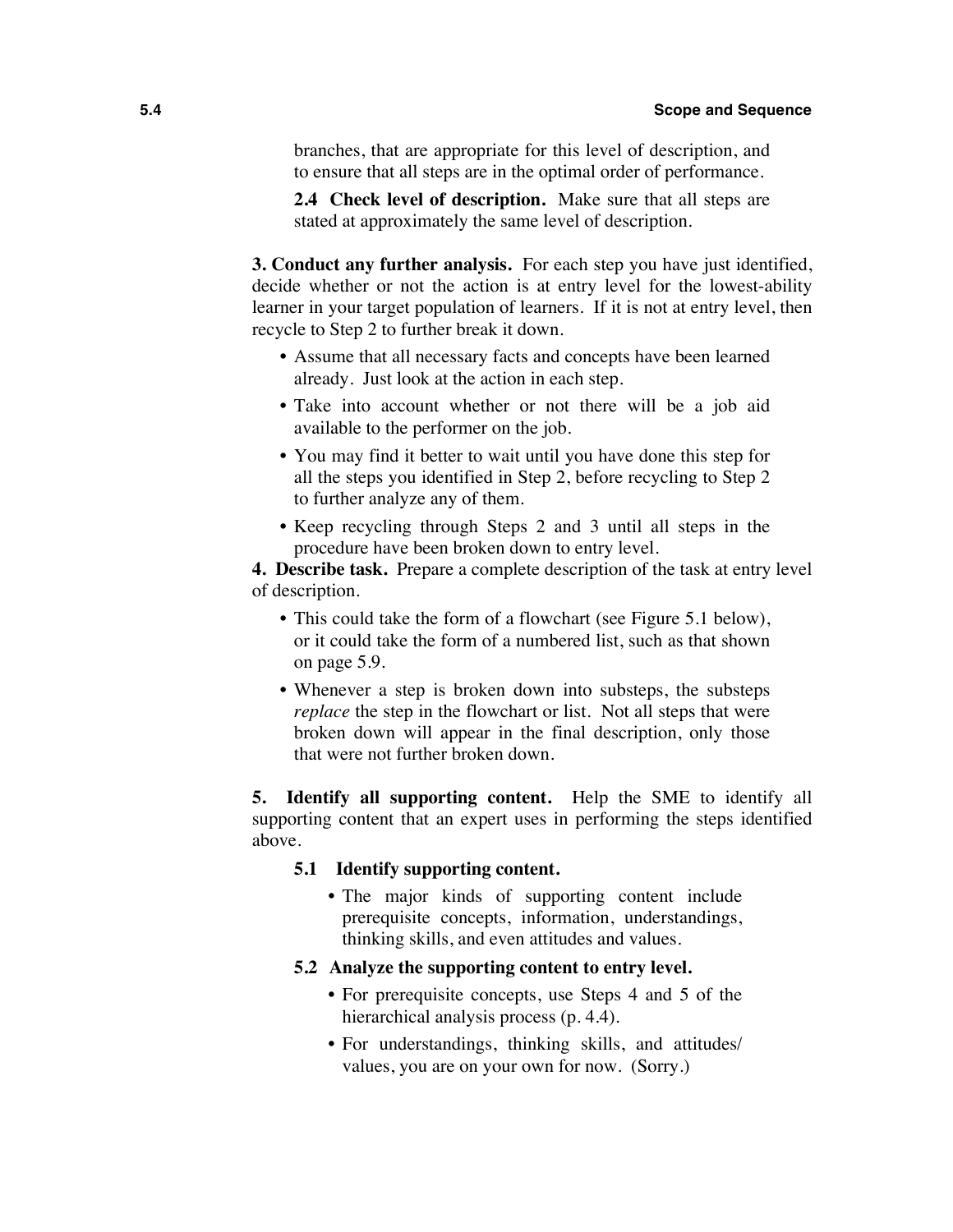## **Job Aid for Procedural Sequencing**

## **1. Prepare.**

- 1.1 Establish rapport with SME.
- 1.2 Identify characteristics of task in general.
- 1.3 Identify characteristics of learners in general.
- 1.4 Identify delivery constraints of task in general.

### **2. Identify steps.**

- 2.1 List and order about 3-9 steps.
- 2.2 Identify any other ways the task is done.
- 2.3 Check the steps for completeness and optimal order.
- 2.4 Make sure all steps are at the same level of description.
- **3. Conduct further analysis,** down to entry level (using Step 2).
- **4. Prepare an entry-level description** of the entire task.

## **5. Identify all supporting content.**

- 5.1 Identify requisite information, understandings, skills, and affective qualities.
- 5.2 Analyze those understandings, skills, & affective qualities to entry level.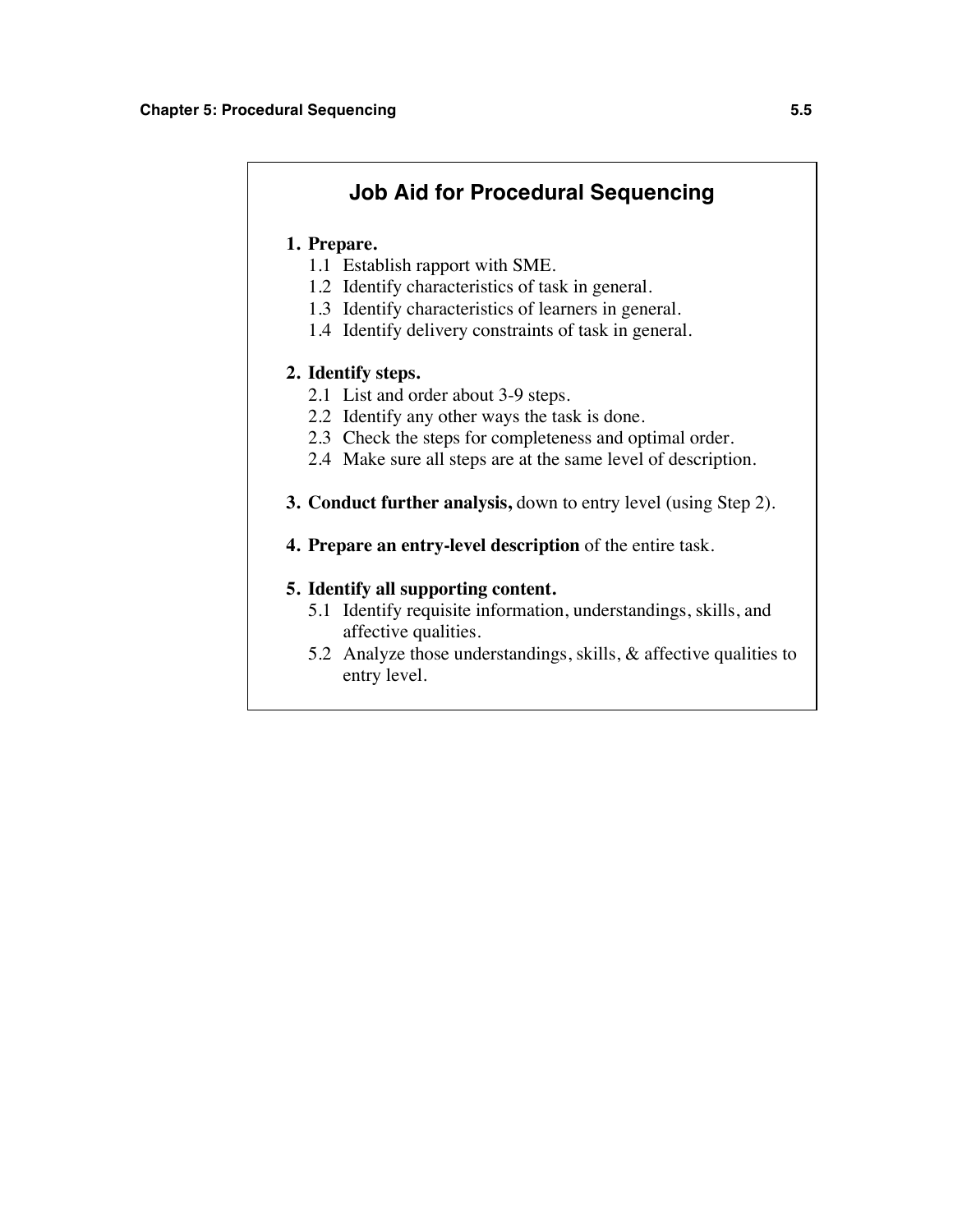## Process Example 1: Mathematics

## **By Dan Kennedy**

This example uses a task that was used in an example for hierarchical analysis and sequencing: **solving multiple-step equations in one variable**. The result of this analysis process appears after this.

#### **1. Prepare**

For the design of this sequence I served as the SME as well as the designer. For the sake of credibilty, I conducted formative evaluations throughout the process by soliciting input from other math teachers. The task of solving an equation is characterized by various levels of task description which range from very simple to quite complexa series of sequential steps, so it lends itself well to the procedural sequence.

The learners are 7th, 8th, and 9th graders, the same as I described in Chapter 4 (see p. 4.6). And 45-minute learning episodes were again selected.

### **2. Identify steps**

In reviewing the job aid on the previous page, I set about to write down about 3-9 steps for solving all multiple-step equations in one variable. This is what I ended up with:

1. Are both sides of the equation simplified?

If yes, go to step 3. If no, go to step 2.

- 2. Simplify each side of the equation.
- 3. Are there like-terms on opposite sides of the equation? If no, go to step 5. If yes, go to step 4.
- 4. Combine like-terms that are on opposite sides of the equation.
- 5. Does the variable term have a coefficient?
	- If yes, go to step 6. If no, end.
- 6. Clear the coefficient.

Then I tried to think if there were any other ways that I sometimes did the task, but I couldn't think of any. I also checked to make sure I hadn't left out any steps—that these six would always be enough to solve multiple-step equations in one variable. Finally, I checked to see if the steps were all at the same level of description. Although the decision steps are less complex than the other steps, all steps were described in as general terms as possible.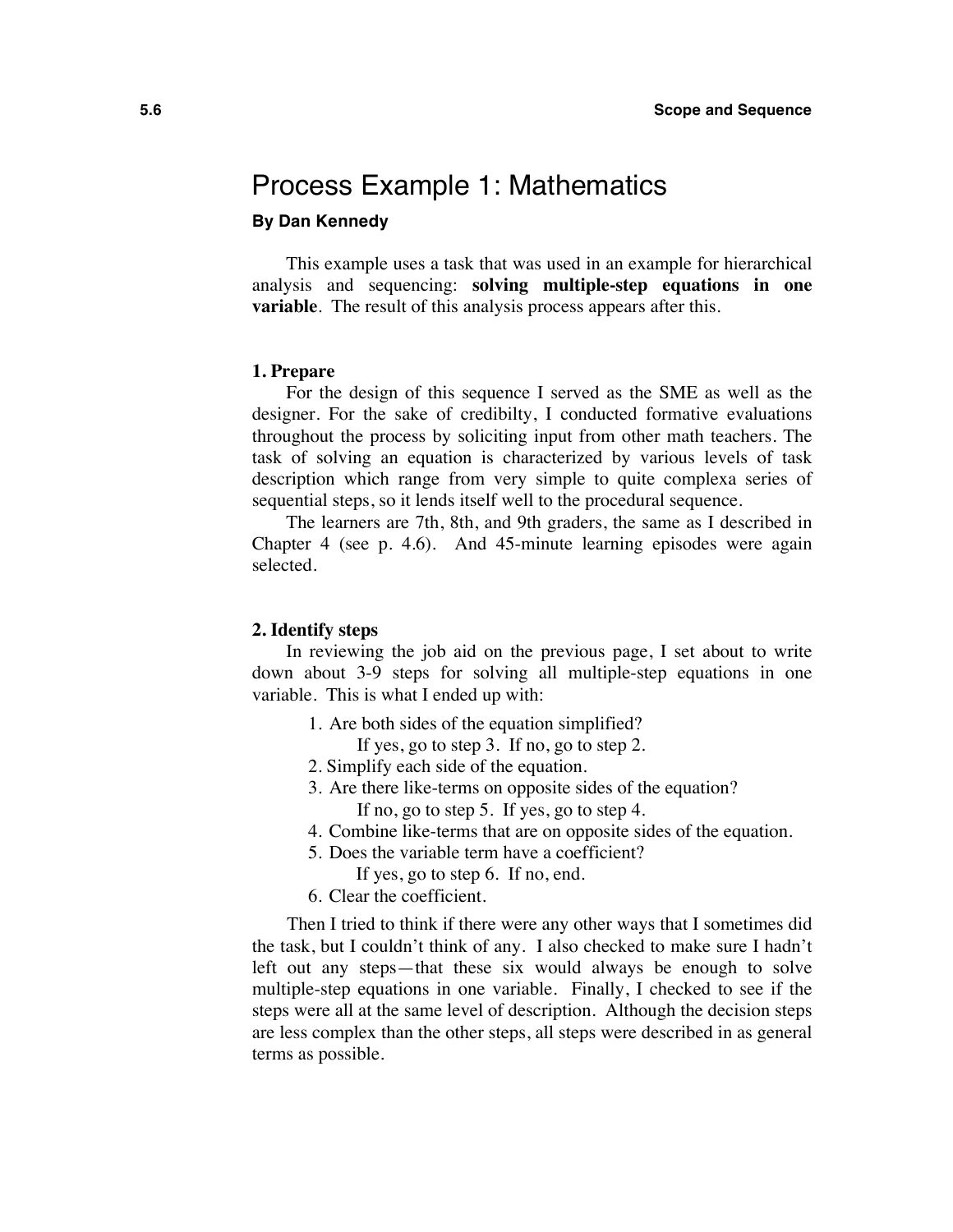### **3. Conduct further analysis**

Next, I checked the steps, one by one, to see if any of them needed to be broken down into substeps, or whether they were already at entry level for the learners. I felt that each decision step was already at entry level, and that whatever few problems my students might have would be cleared up once they learned the step that followed the decision step.

So I turned my attention to step 2 (simplify each side of the equation) and repeated the process in Step 2 to identify substeps for it. These were the results:

2.1 Are all products and quotients simplified on each side of the equation?

If yes, go to  $2.6$ . If no, go to  $2.2$ .

- 2.2 Are all products simplified on each side of the equation? If yes, go to 2.4. If no go to 2.3.
- 2.3 Use multiplication to distribute "a" in  $a(x+b)$  to get  $ax+ab$ .
- 2.4 Are all divisions simplified on each side of the equation? If yes, go to 2.6. If no, go to  $2.5$ .
- 2.5 Use division to simplify  $(x+b)/a$  to get  $x/a + b/a$ .
- 2.6 Are all sums and differences simplified on each side of the equation? If yes, go to step 3. If no, got to step 2.7.
- 2.7 Use addition or subtraction to simplify  $ax+bx$  to get  $(a+b)x$ .

Then I did the same for steps 4 and 6. The results are shown in the "Product Example 1" section below.

Next, I went back to steps  $2.1 - 2.7$  to see if any of them needed to be broken down further. I felt that with examples, they would all be fine for my students at this level of description. An inspection of steps  $4.1 - 4.6$ and  $6.1 - 6.9$  led to the same conclusion. So I felt no further analysis was needed.

#### **4. Prepare an entry-level description of the task**

The "Product Example 1" section below shows two ways of describing the entire task at entry level. For the first one, which is a verbal description, whenever a step was broken down, I replaced it with its substeps. For the second one, which is more visual, I arranged all the steps in the verbal description into a flowchart (see Figure 5.1).

#### **5. Identify all supporting content**

The most important kind of supporting content is prerequisite concepts that students have not yet learned. I identified these by using the "concept analysis" methodology described in Chapter 4 on p. 4.4. I went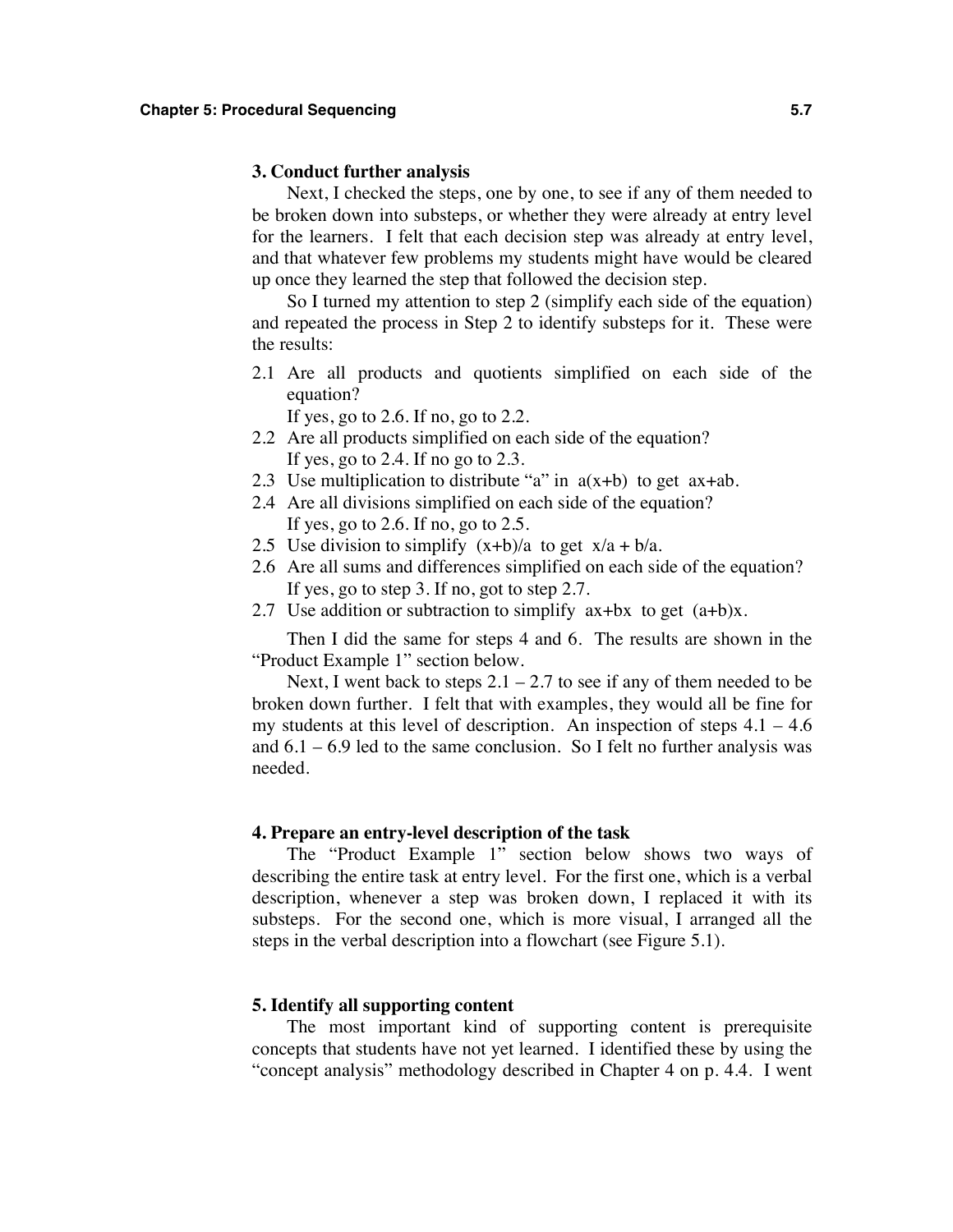through the entry-level description of every step in the task and listed every concept that I thought my students might not know at the beginning of the instruction on that step. For example, when teaching the skill of isolating "x" in the equation

$$
\frac{2}{3}x = -16
$$

 (step 6.8 in the procedure), the action of performing that task has the prerequisite concept of identifying the coefficient.

Certain concepts may be entry level only in that they were introduced earlier, in a simpler context that students may be unlikely to transfer. For example the concept of identifying a reciprocal (in step 6) is learned in the primary grades when the students are taught how to divide fractions by "multiplying by the reciprocal of the second fraction". But for this task they may not be able to identify the reciprocal of the coefficient of a variable term. "Reciprocal" in this context might be foreign to them. So it is necessary to include it here as a new concept in the supporting content.

Other supporting content includes information, understandings, thinking skills, and even attitudes and values. For this task I could think of no information that needs to be memorized. But there certainly are important understandings, so I again went through each step to identify any understandings. I identified a number of understandings related to why and when to perform certain actions (steps). For example, in step 2.3 I felt it was important for students to understand the distribution property. But my experience indicated that most understandings had been acquired by the students prior to this instruction. Ones not previously acquired are listed in the next section. Finally, I have not given much thought to thinking skills and attitudes, but I recognize that I should pay more explicit attention to them in this course. For now, I have not included any.

All the resulting supporting content is listed in the "Process Example" next.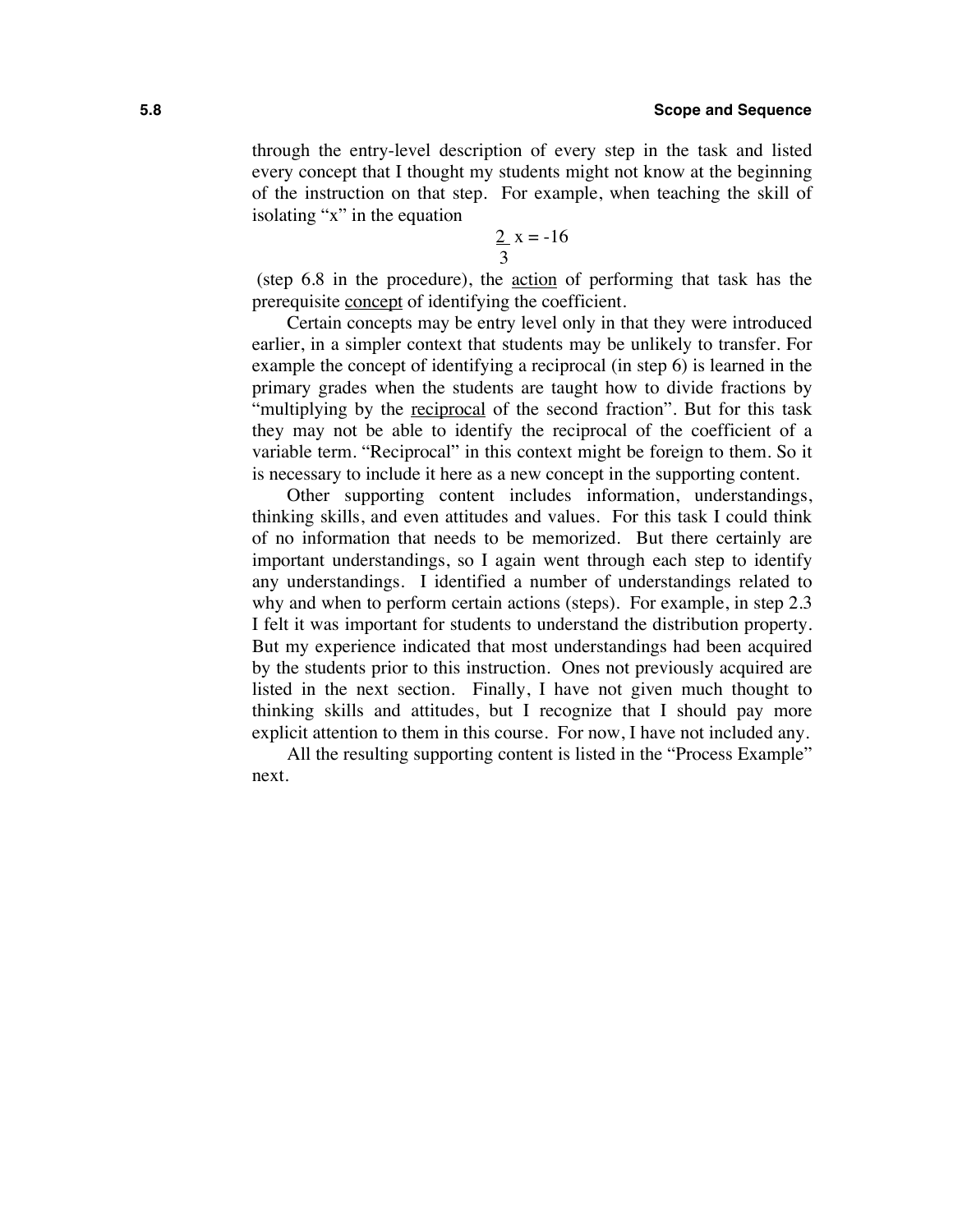## Product Example 1: Mathematics

### **By Dan Kennedy**

Here is the final result of conducting a procedural task analysis for **solving multiple-step equations in one variable**. The description of the task is at entry level, so all steps not at entry level have been replaced by their substeps that are at entry level.

1. Are both sides of the equation simplified?

If yes, go to step 3. If no, go to step 2.

2.1 Are all products and quotients simplified on each side of the equation?

If yes, go to 2.6. If no, go to 2.2.

- 2.2 Are all products simplified on each side of the equation? If yes, go to 2.4. If no go to 2.3.
- 2.3 Use multiplication to distribute "a" in  $a(x+b)$  to get  $ax+ab$ .
- 2.4 Are all divisions simplified on each side of the equation? If yes, go to 2.6. If no, go to 2.5.
- 2.5 Use division to simplify  $(x+b)/a$  to get  $x/a + b/a$ .
- 2.6 Are all sums and differences simplified on each side of the equation? If yes, go to step 3. If no, got to step 2.7.
- 2.7 Use addition or subtraction to simplify  $ax+bx$  to get  $(a+b)x$ .
- 3. Are there like-terms on opposite sides of the equation? If no, go to step 5. If yes, go to step 4.
- 4.1 Is there a constant on the left side of the equation? If yes, go to step 4.2. If no, go to step 4.4.
- 4.2 Add the opposite of the constant on the left to both sides of the equation.
- 4.3 Simplify both sides by combining the constants.
- 4.4 Is there a variable term on the right side of the equation? If yes, go to step 4.5. If no, go to step 5.
- 4.5 Add the opposite of the variable term on the right to both sides of the equation.
- 4.6 Simplify by combining variable terms**.**
- 5. Does the variable term have a coefficient? If yes, go to step 6. If no, end.
- 6.1 Is the variable term a fraction, such as  $y/6$ ? If yes, go to step 6.2. If no, go to step 6.4.
- 6.2 Multiply both sides of the equation by the denominator of the fraction.
- 6.3 Simplify by performing the products. End.
- 6.4 Does the variable term have a coefficient other than positive 1?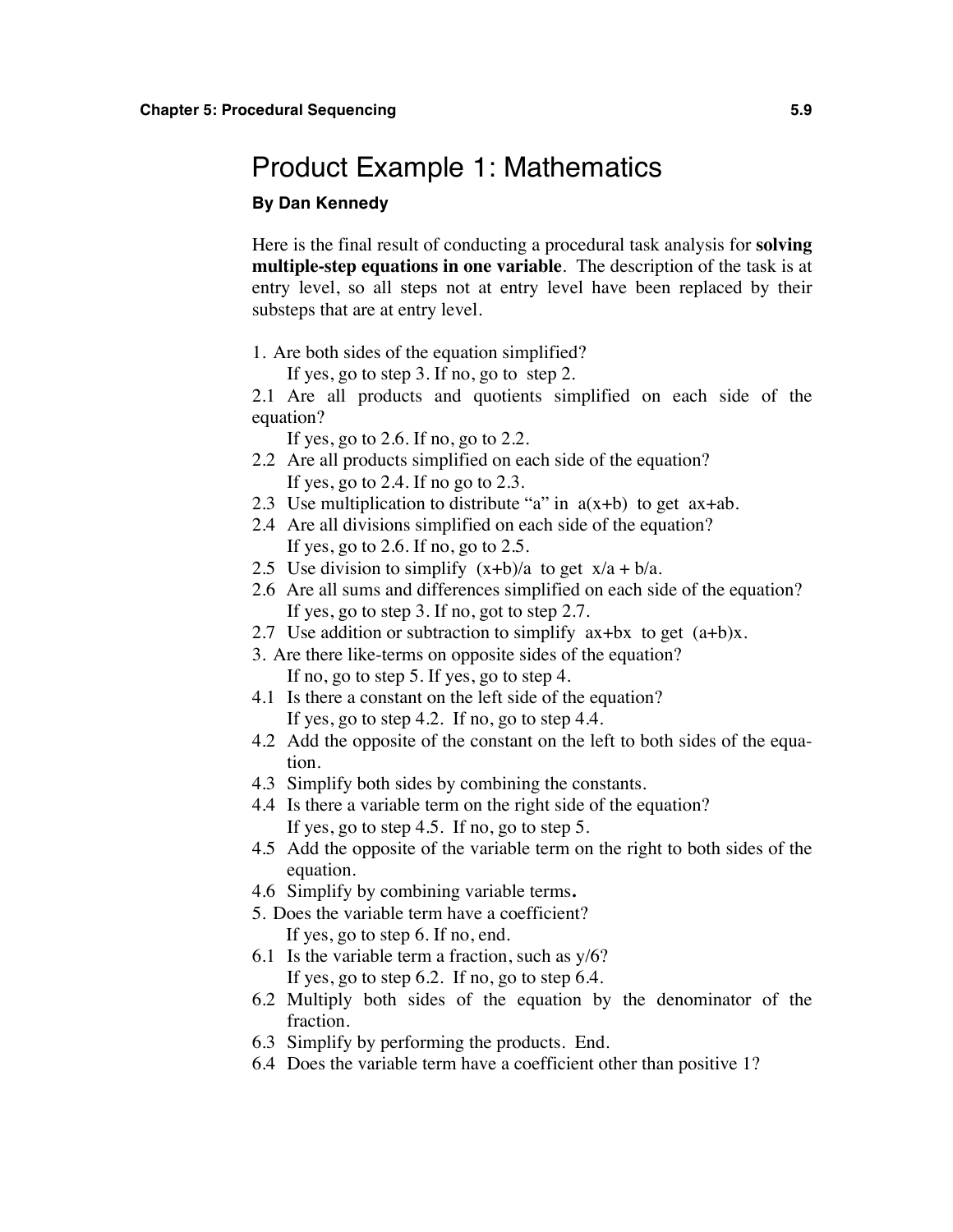- If yes, go to step 6.5. If no, end.
- 6.5 Is the coefficient a fraction?
	- If yes, go to step 6.8. If no, go to step 6.6.
- 6.6 Divide both sides of the equation by the coefficient of the variable.
- 6.7 Simplify by performing the divisions. End.
- 6.8 Multiply both sides of the equation by the reciprocal of the coefficient of the variable.
- 6.9 Simplify both sides of the equation by performing the multiplications. End.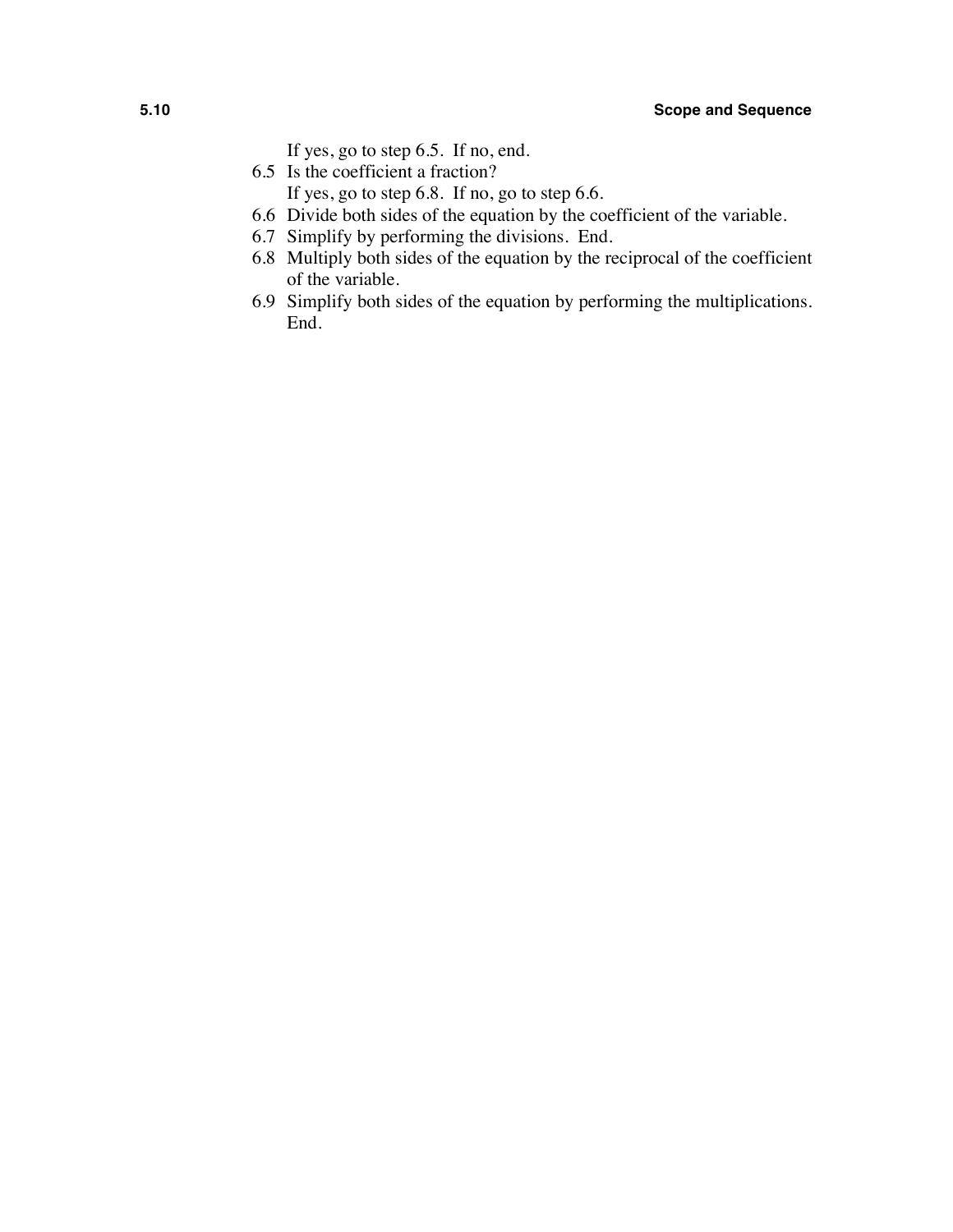## **Chapter 5: Procedural Sequencing <b>5.11**

Figure 5.1 Flowchart (To Do)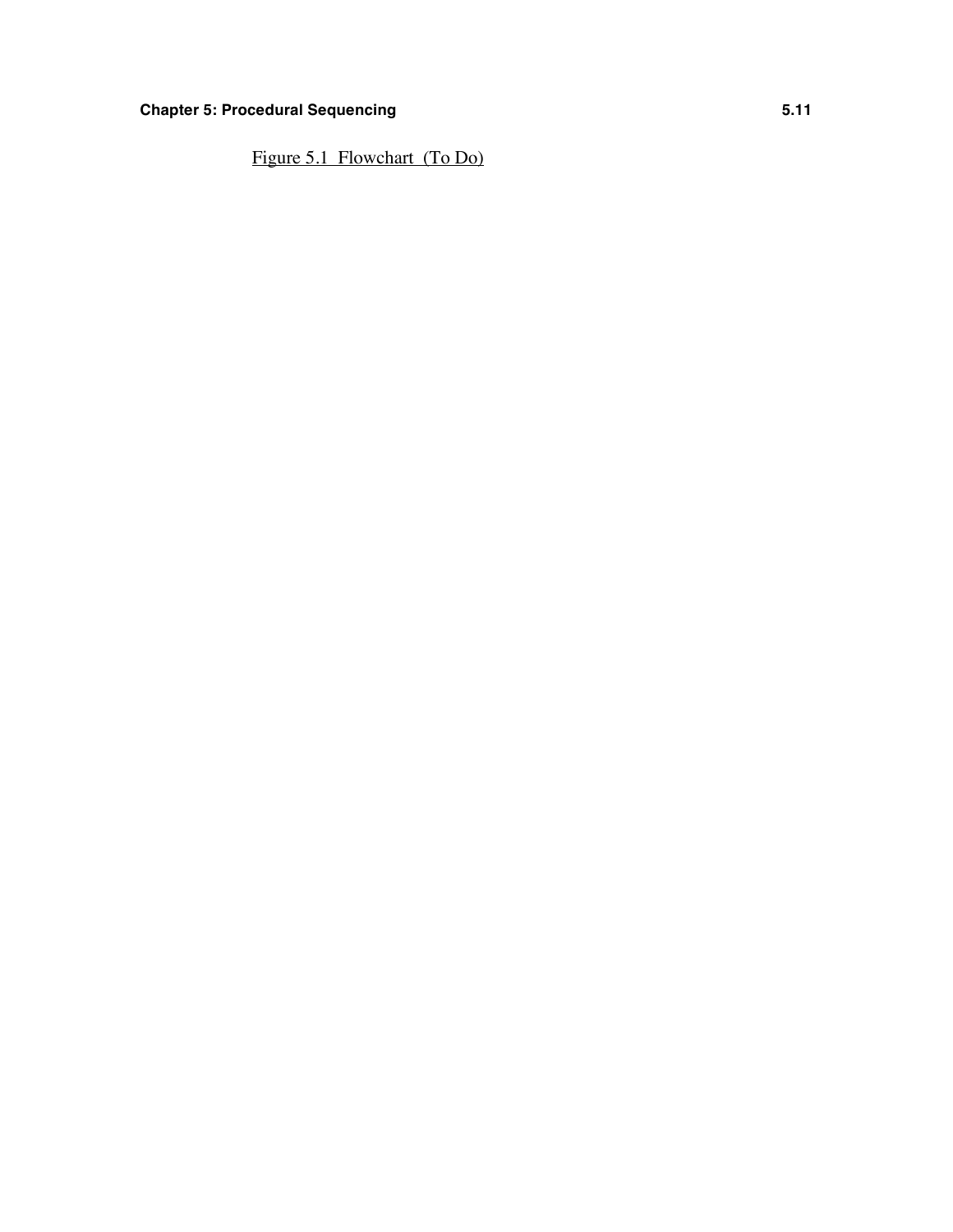## **Supporting content**

For step 2:

Concepts: **Like-terms, simplified products, simplified quotients.**

Principles: Distribution property, \*\*\* [More needed here.]

For step 4:

Concepts: Constants, variable terms.

Principles: The addition property of equality.

For step 6:

Concepts: Coefficient, reciprocal.

Principles: The multiplicative inverse property.

**General** 

Principle: Understand the relevance of "solving multiple-step" equations in one variable" to everyday life.

Thinking skill: The ability to manipulate symbols (numerals and variables) on an abstract level.

Attitude: An interest in the language of mathematics and a desire to use in every-day situations the skill of solving multiple-step equations in one variable.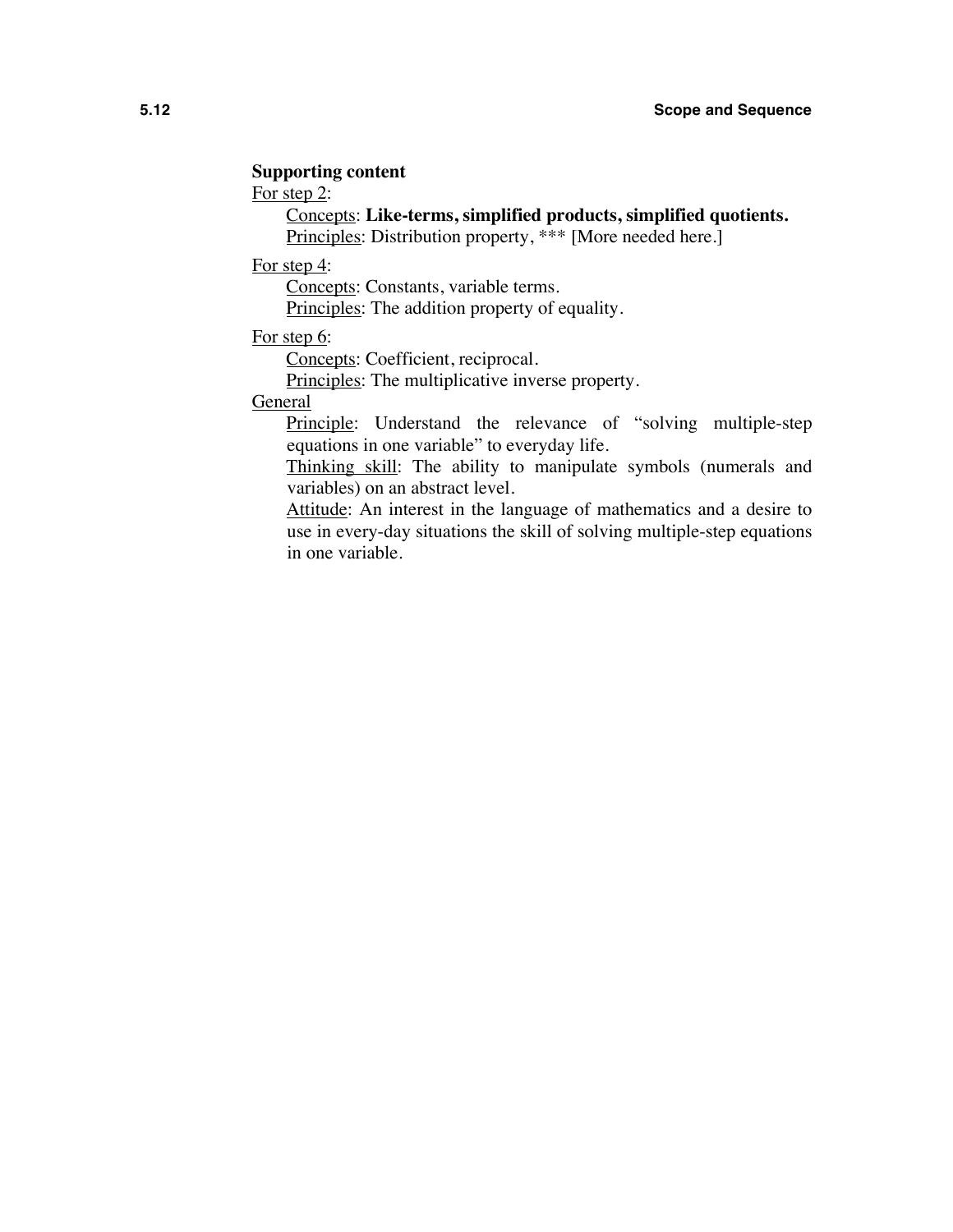## Procedural Sequence Design Process

## How to Do It

In one sentence, you design a procedural sequence by teaching steps in the order in which they are performed. In addition to that rule of thumb, you may find the following guidance helpful. The numbering of steps continues from the analysis process. In the next section, an example of this guidance process is provided, followed by an example of the resulting sequence. You may want to refer to these as you read through this guidance.

**6. Select the size of a learning episode.** Decide how big your groupings of content should be. We shall call each such grouping a "learning episode" in a course. (This is the same as for hierarchical sequence design.

- Analyze the delivery constraints of the specific instructional situation, if any. For example, you may be forced to use 45 minute time blocks for class sessions, with two hours of homework expected for each hour of class time. However, with enough effort, you may be able to use other options, in which case the standard practice is not a constraint, and you can make your decision based on more important considerations.
- Be sure to keep in mind both in-class and out-of-class time.
- Too big is bad. In considering the optimal size of your groupings of content, consider how long your learners can be actively engaged without a break. This will depend to some extent on such factors as the age of the learners, the difficulty/abstractness of the content, the motivational value of the instruction, and additional factors.
- Too small is bad. Also consider how long the learners should be allowed to work in order to not interrupt their concentration and engagement.

#### **7. Select an approach.** ???\*\*\*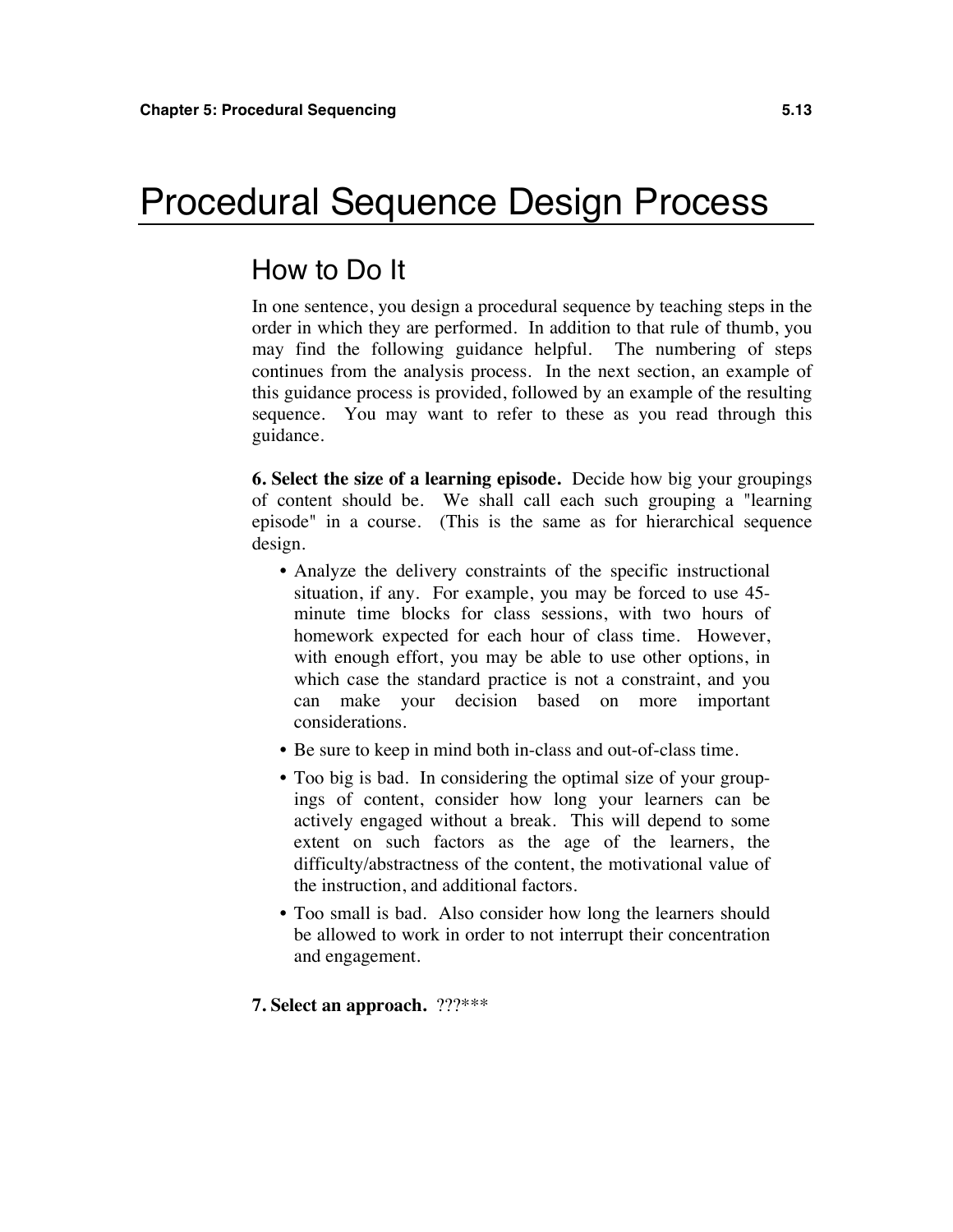**8. Group and sequence the episodes.** Using your decisions from Step 1, group the steps in your procedure into learning episodes, and arrange those episodes in order of performance.

• Keep in mind that the steps you group together should all be contiguous, in that they are all performed one right after the other.

**9. Design a within-episode sequence.** Design a within-episode sequence for each learning episode. This entails sequencing all the supporting content, as well.

- The steps should be arranged in the order in which they are performed.
- Each prerequisite concept should be taught immediately before the step for which it is prerequisite.
- Each understanding should generally be taught immediately prior to, or during, the step in which it is used.
- For thinking skills and attitudes/values, use your best intuition, and gather some formative data.

This completes the procedural sequence design process. An example of this process is described next.

## Job Aid for Procedural Sequence Design

## **6. Decide on the size of a learning episode.**

- Analyze the delivery constraints.
- Keep in mind both in-class and out-of-class time.
- Too big is bad.
- Too small is bad.
- **7. Select an approach.** ???\*\*\*

### **8. Group and sequence the episodes.**

- Based on size and approach
- Teach no step before all its prior steps.

### **9. Design a within-episode sequence.**

• Again, teach no step before all its prior steps.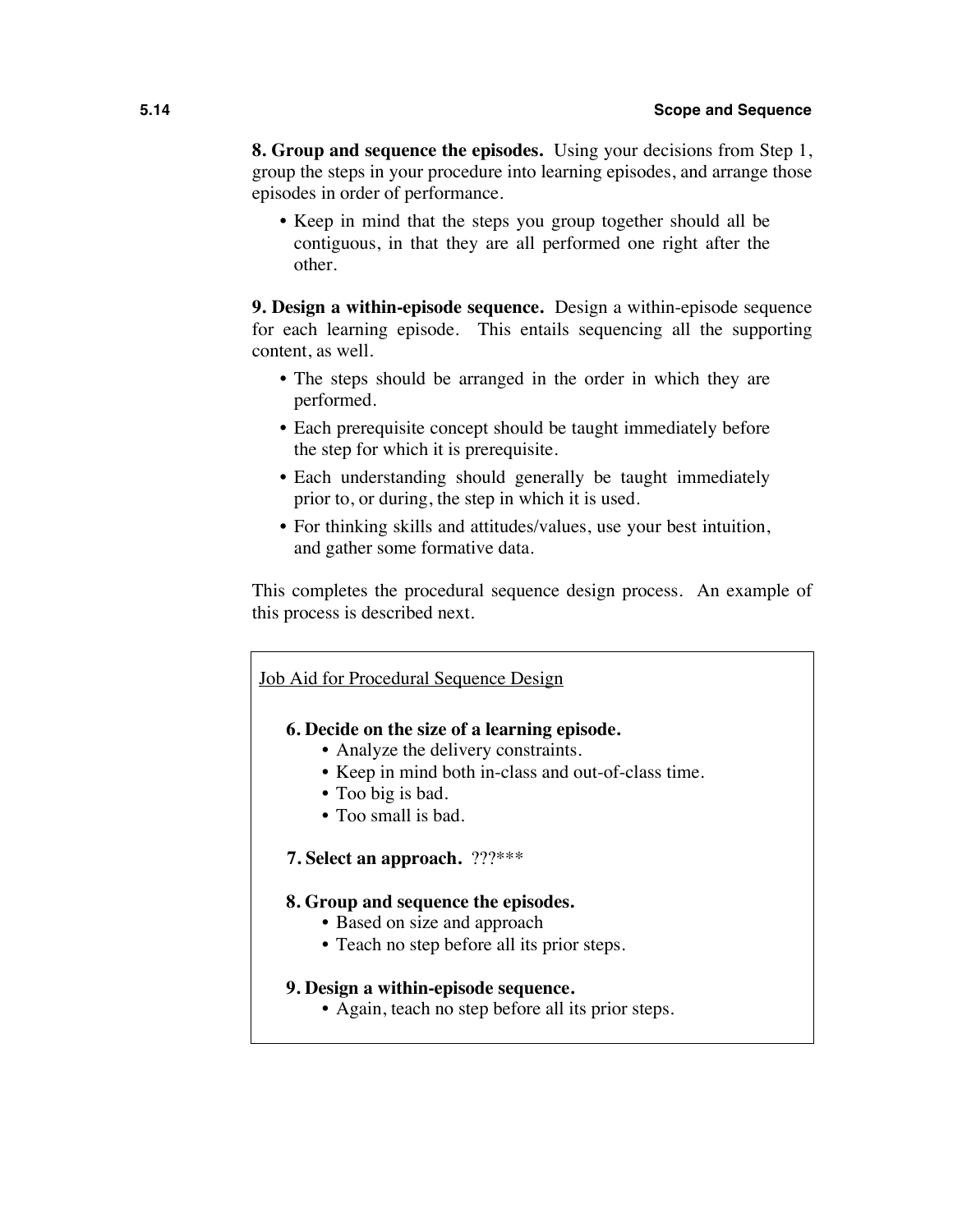## Process Example 1: Mathematics

## **By Dan Kennedy**

The following is an example of the process for designing a procedural sequence, using the guidance provided in the previous section. It is a continuation of the previous mathematics example: **solving multiple-step equations in one variable**.

**1. Select the size of a learning episode.** I selected 45-minute time blocks for the reasons I expressed in the example in Chapter 4.

- **2. Select an approach.**
- **3. Group and sequence the episodes.**
- **4. Design a within-episode sequence.**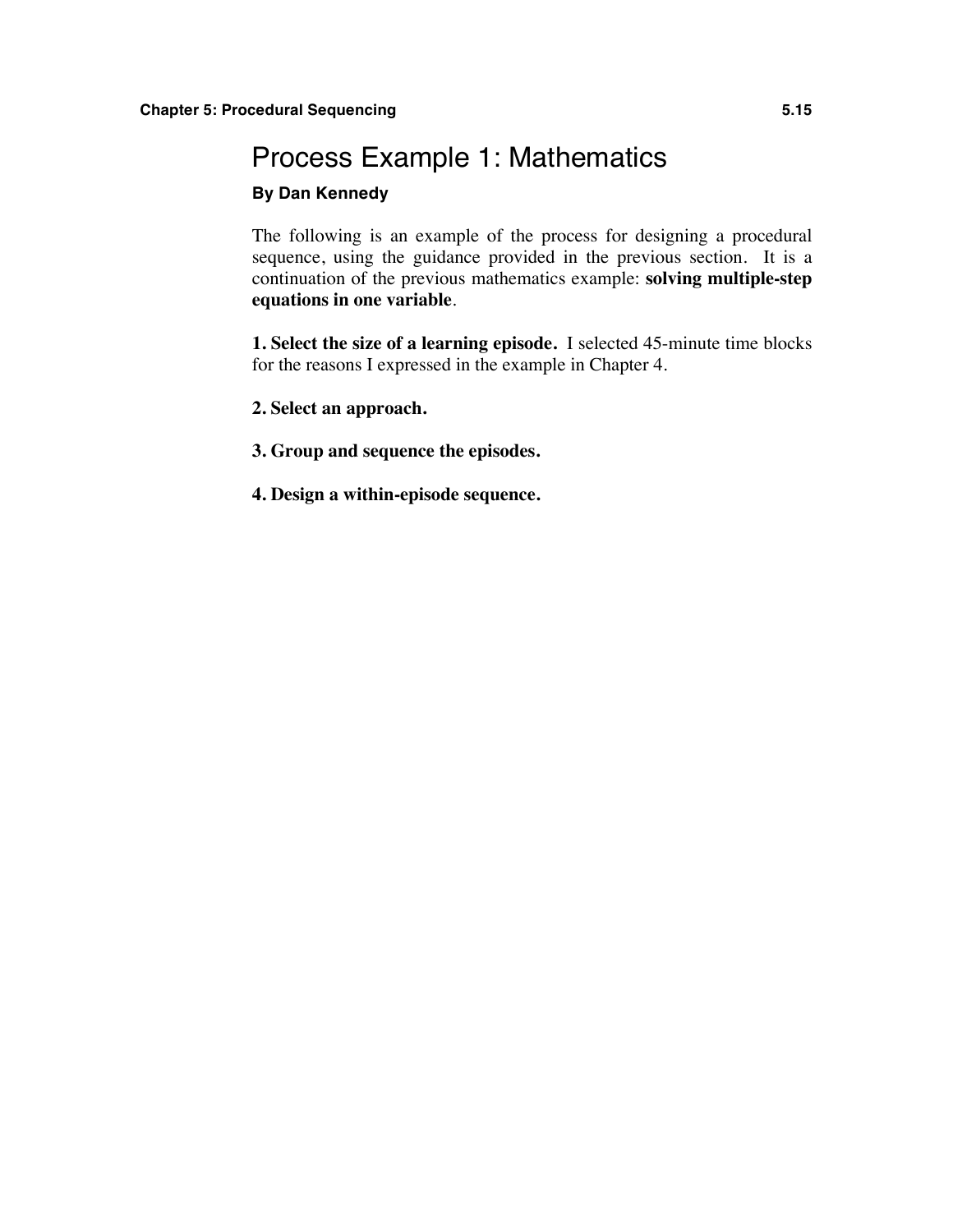## Product Example 1: Mathematics **By Dan Kennedy**

Here is the final result of designing a procedural sequence for **solving multiple-step equations in one variable.**

| Learning<br><b>Episode</b> | <b>Steps</b>                                                                                                                                                                                                                                                                   | <b>Supporting</b><br>Content                                                                |
|----------------------------|--------------------------------------------------------------------------------------------------------------------------------------------------------------------------------------------------------------------------------------------------------------------------------|---------------------------------------------------------------------------------------------|
| 1                          | Are both sides of the equation simplified?<br>1<br>2.1 Are all products and quotients simplified on each<br>side of the equation?<br>2.2 Are all products simplified on each side of the<br>equation?<br>2.3 Use multiplication to distribute "a" in $a(x+b)$ to get<br>ax+ab. | Like-terms<br>Simplified<br>products<br>Simplified<br>quotients<br>Distribution<br>property |
| 2                          | 2.4 Are all divisions simplified on each side of the<br>equation?<br>2.5 Use division to simplify $(x+b)/a$ to get $x/a + b/a$ .                                                                                                                                               |                                                                                             |
| 3                          | 2.6 Are all sums and differences simplified on each<br>side of the equation?<br>2.7 Use addition or subtraction to simplify ax+bx to<br>$get (a+b)x$ .                                                                                                                         |                                                                                             |
| 4                          | Review steps 1-2                                                                                                                                                                                                                                                               |                                                                                             |
| 5                          | Quiz on steps 1-2                                                                                                                                                                                                                                                              |                                                                                             |
| 6                          | 3<br>Are there like-terms on opposite sides of the<br>equation?<br>4.1 Is there a constant on the left side of the equation?<br>4.2 Add the opposite of the constant on the left to both<br>sides of the equation.<br>4.3 Simplify both sides by combining the constants.      | Constant                                                                                    |
| 7                          | 4.4 Is there a variable term on the right side of the<br>equation?<br>4.5 Add the opposite of the variable term on the right to<br>both sides of the equation.<br>4.6 Simplify by combining variable terms.                                                                    | Variable term                                                                               |
| 8                          | Review steps 1-4                                                                                                                                                                                                                                                               |                                                                                             |
| 9                          | Quiz on steps 1-4                                                                                                                                                                                                                                                              |                                                                                             |
| 10                         | 5<br>Does the variable term have a coefficient?<br>6.1 Is the variable term a fraction, such as y/6?<br>6.2 Multiply both sides of the equation by the<br>denominator of the fraction.<br>6.3 Simplify by performing the products. End.                                        |                                                                                             |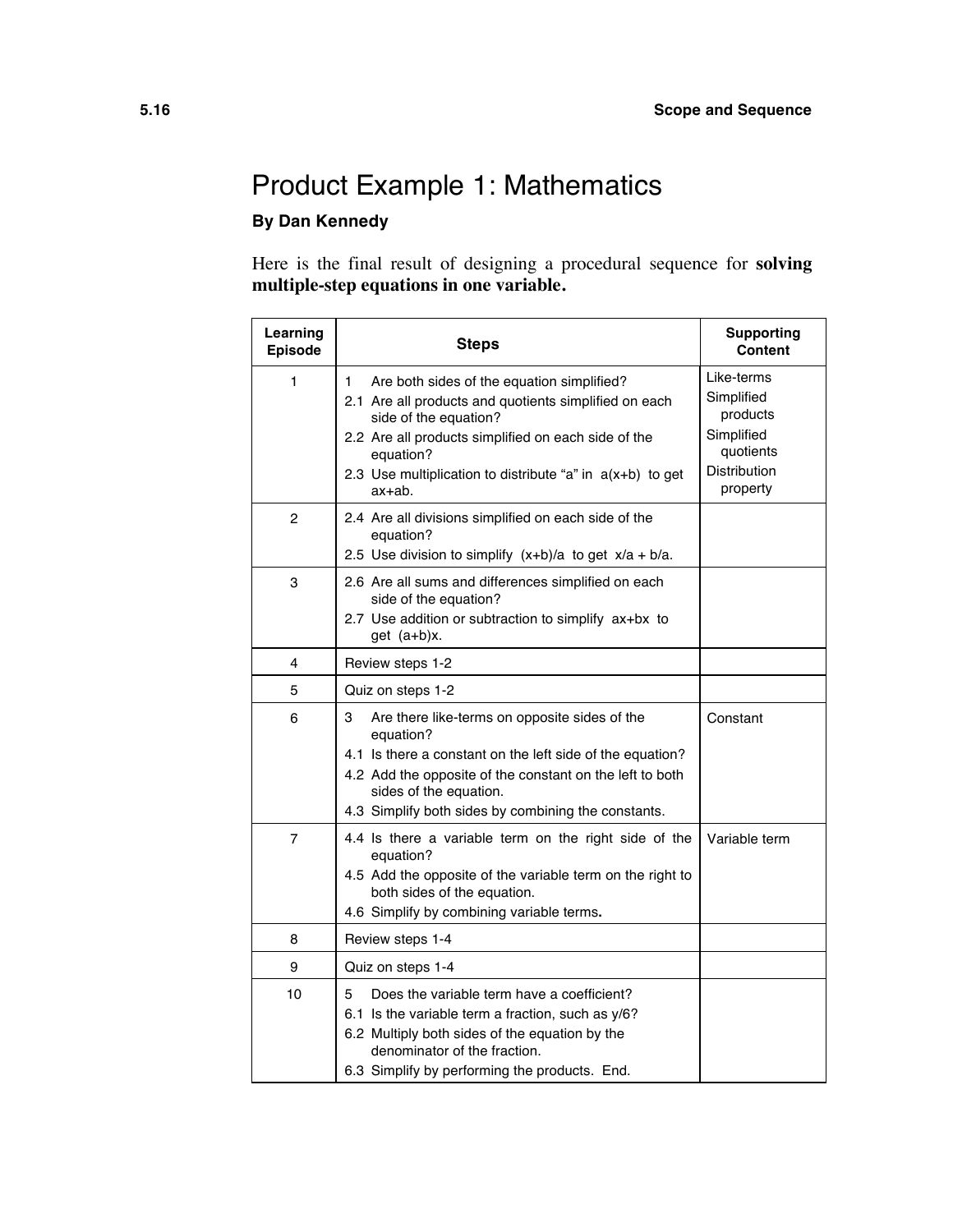## **Chapter 5: Procedural Sequencing <b>5.17**

| 11 | 6.4 Does the variable term have a coefficient other than<br>positive 1?                          | Coefficient |
|----|--------------------------------------------------------------------------------------------------|-------------|
|    | 6.5 Is the coefficient a fraction?                                                               |             |
|    | 6.6 Divide both sides of the equation by the coefficient<br>of the variable.                     |             |
|    | 6.7 Simplify by performing the divisions. End.                                                   |             |
| 12 | 6.8 Multiply both sides of the equation by the reciprocal<br>of the coefficient of the variable. | Reciprocal  |
|    | 6.9 Simplify both sides of the equation by performing<br>the multiplications. End.               |             |
| 13 | Review steps 1-6                                                                                 |             |
| 14 | Quiz on steps 1-6                                                                                |             |
| 15 | Test on steps 1-6                                                                                |             |

**Figure 5.2 A sequence outline for a skill in mathematics.**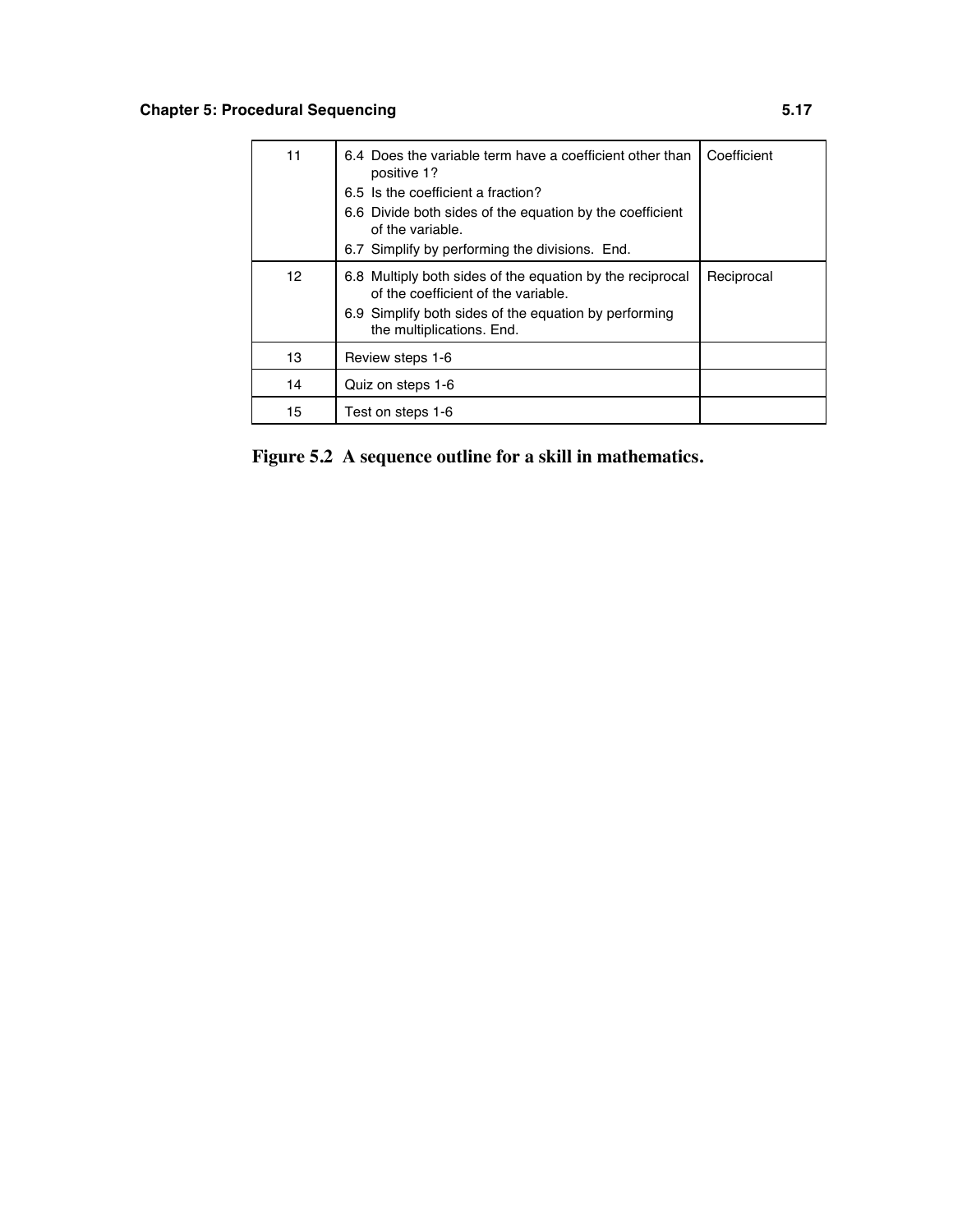## Practice Exercises

If you are using this book in a course and you want to use a problem-based learning approach to learning these skills and understandings, you should begin by selecting a problem and scenario that fit the criteria outlined below, and use the relevant prior material in this book on an as-needed basis.

I recommend you choose your own scenario and problem for this exercise, for then it will be more personally relevant and authentic. But if you do so, it is important that the scenario and problem meet certain criteria, or they will not afford you the opportunity to learn to do a procedural analysis and sequence design. Here are the criteria.

### *The Problem*

- The procedure should be relatively simple. Picking a more complex one will just make your project take longer, without enhancing your learning much. To keep it simple, think in terms of a procedure that will take no longer than 15 minutes to perform, and about 10-30 hours to learn. It may be a mental procedure, a physical procedure, or a combination of the two.
- The problem should only entail designing the sequence at this point, unless you are using this book in conjunction with other resources that can help you to design additional aspects of the instruction.

### *The Scenario*

- Work on a team of 2 (or at the most 3) people to perform this project. You will learn more by sharing ideas and perspectives with each other. You will also further build your teaming skills, which are extremely important for instructional designers. I have found that the more people beyond two on a team, the less active involvement and learning will take place for at least one of the teammates.
- Try to find a real client for whom to do the project, in a school (k-12 or higher education), corporate (profit or nonprofit), or informal setting. If you can't find a real client, then arrange for a classmate or friend to be your client in a role-play type situation. Your client should serve as your subject-matter expert.